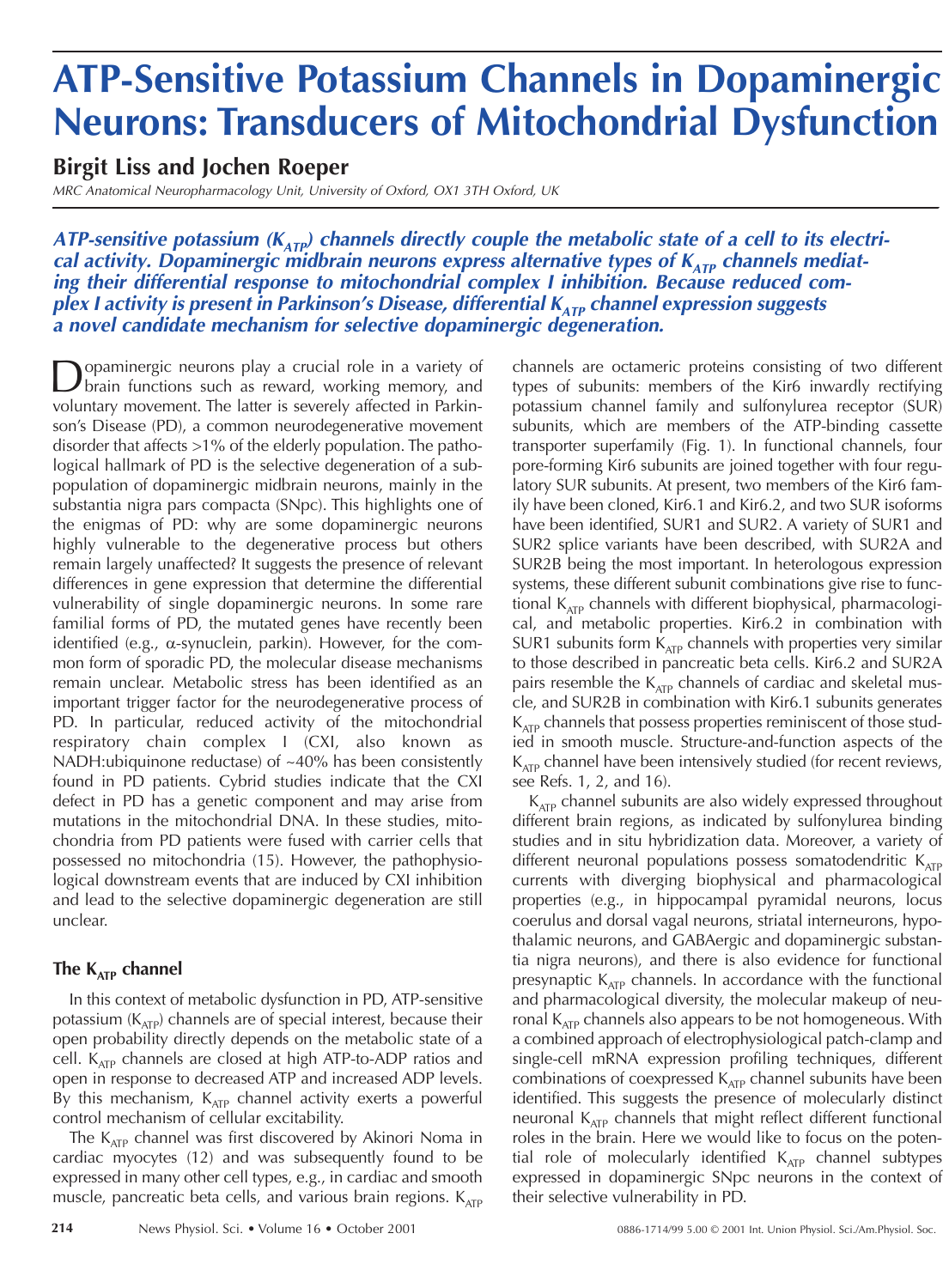

FIGURE 1. ATP-sensitive potassium (K<sub>ATP</sub>) channels are octameric proteins made up of 4 sulfonylurea receptor subunits (SUR1, SUR2A, or SUR2B) and 4 poreforming inwardly rectifying potassium channel subunits (Kir6.1 or Kir6.2). Two intracellular nucleotide-binding folds (NBF-1 and NBF-2) are located on the SUR subunits.

#### **KATP channels in dopaminergic neurons: function and mo lecular composition**

The functional role of  $K_{ATP}$  channels is best understood for the pancreatic beta cells where these channels couple blood glucose levels to insulin secretion. Thus beta cell  $K_{ATP}$  channels are essential in peripheral glucose sensing. By analogy, neuronal  $K_{ATP}$  channels, in particular in the hypothalamus, are involved in central glucose sensing and neuroendocrine control of glucose homeostasis (7, 11). In a more general sense, neuronal  $K<sub>ATP</sub>$  channels could act as energy control elements, adapting electrical activity and in turn neuronal ATP consumption to the delicate metabolic state of neurons.  $K_{ATP}$  channel-mediated membrane hyperpolarization will reduce neuronal activity and neurotransmitter release and thus could counteract calcium overload and excitotoxicity. This mechanism could be important in pathophysiological situations like ischemia or epilepsy. In addition, activation of  $K_{ATP}$  channels before an insult initiates adaptive responses (preconditioning) that have strong neuroprotective effects (5). The molecular mechanisms of preconditioning are unclear; however, protein kinase C-mediated phosphorylation of Kir6.2 has recently been proposed.

In this context,  $K_{ATP}$  channels in dopaminergic neurons might have an additional role. It has been shown that dopaminergic terminals directly innervate brain arterioles. Thus dopaminergic neurons might not only control neuronal activity but also the perfusion of their axonal target areas (6). Under physiological conditions, dopaminergic midbrain neurons show spontaneous action potential firing and, at least in in vitro brain slices, most K<sub>ATP</sub> channels are closed (Fig. 2A). The activation of  $K_{ATP}$  channels leads to a hyperpolarization of the dopaminergic neurons, accompanied by a complete loss of their normal pacemaker activity (Fig. 2B). However, the K<sub>ATP</sub> channel response to metabolic stress is not uniform within the population of dopaminergic SNpc neurons. In acute mouse brain slices, a partial inhibition of CXI by rotenone only activates  $K_{ATP}$  channels in a subpopulation of ~40% of dopaminergic neurons with a half-maximal effective concentration  $(EC_{50})$  of 15 nM. Combined single-cell RT-PCR experiments demonstrated that these highly responsive dopaminergic neurons express the  $K_{ATP}$  channel subunits SUR1 and Kir6.2 (9). In contrast, the other population of dopaminergic SNpc neurons possess a >100-fold higher EC $_{50}$  (2  $\mu$ M) for rotenone-induced  $K_{ATP}$  channel activation, indicative of a significantly lower sensitivity to CXI inhibition. These neurons, which maintain their pacemaker activity during partial CXI inhibition, express the other SUR isoform, SUR2B, in combination with Kir6.2 mRNA (9). It is important to note that the molecular mechanisms defining metabolic sensitivity of  $K_{ATP}$  channels are still not clear. However, recombinant SUR1/Kir6.2-containing  $K_{ATP}$ channels also show a higher sensitivity to metabolic stress compared with SUR2A/Kir6.2-mediated channels (2). This demonstrates that the alternative expression of SUR subunits is a major determinant of metabolic sensitivity of  $K_{ATP}$  channels. In addition, other intracellular factors like phosphoinositol phosphates (e.g.,  $PIP_2$ ), G proteins, or protein kinases could



**FIGURE 2.** Schematic illustration of the effect of complex I (CXI) inhibition in single dopaminergic neurons. *A*: under physiological control conditions, dopaminergic neurons show pacemaker activity and most  $K_{ATP}$  channels are closed. A patch-clamp recording (current clamp) of spontaneous activity of a dopaminergic neuron in an in vitro mouse brain slice preparation is shown at *left*. *B*: in the presence of the CXI inhibitor rotenone, SUR1/Kir6.2-containing  $K_{ATP}$  channels activate. That leads to a membrane hyperpolarization of the dopaminergic neuron, which is accompanied by a complete loss of spontaneous activity. Current-clamp recording of the same neuron as in *A* but in the presence of the CXI blocker rotenone (100 nM) is shown at *left*.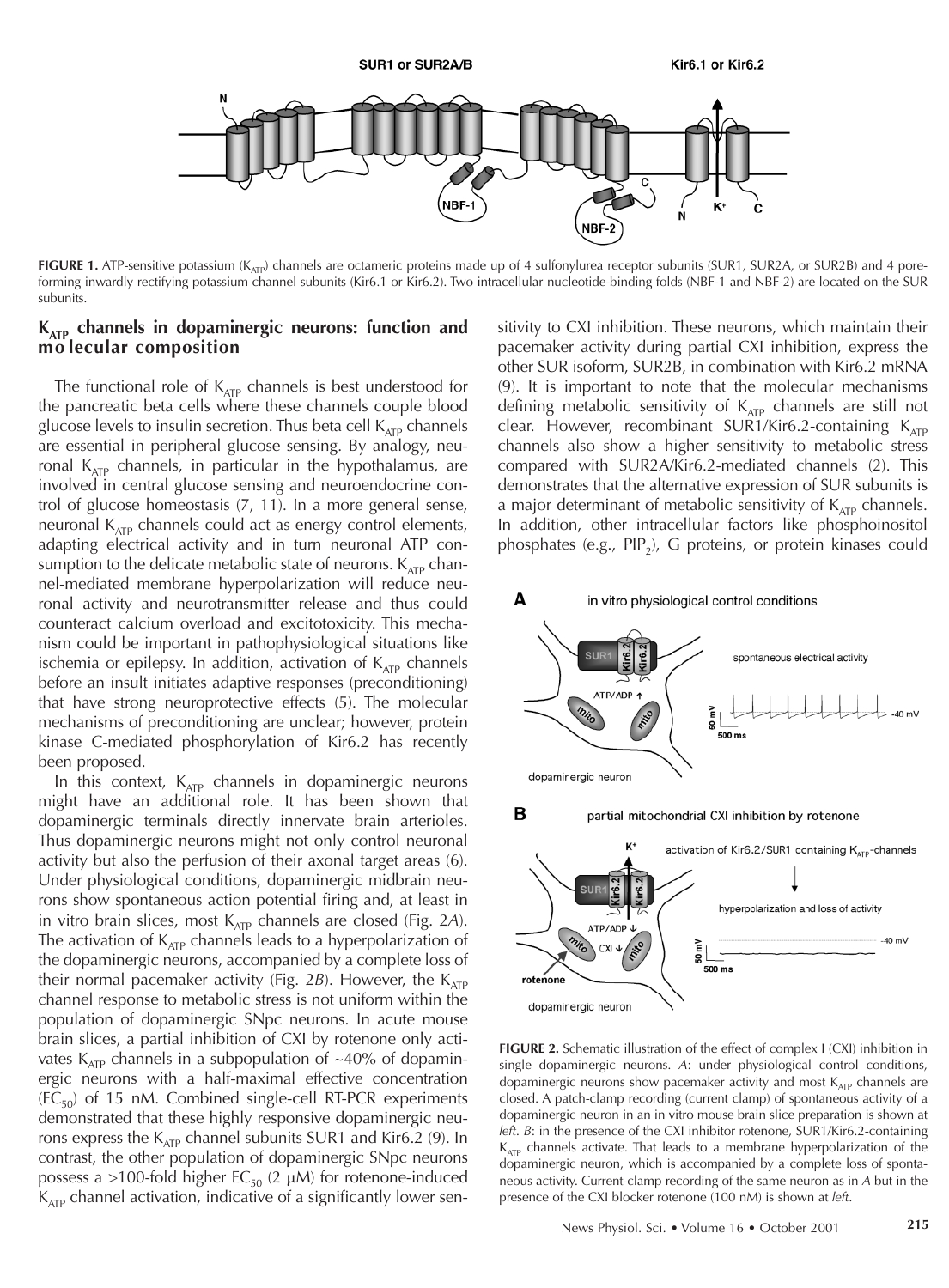modulate the metabolic sensitivity of  $K_{ATP}$  channels (3, 8, 17). The rotenone  $EC_{50}$  of 15 nM for activating SUR1-containing  $K_{ATP}$  channels and inducing complete loss of activity would correspond to a degree of CXI inhibition similar to that found in brains of PD patients (15) and suggests the possibility of  $K_{ATP}$ channel activation in PD. By analogy, the activity of SUR2Bexpressing dopaminergic neurons might not be perturbed in PD.

#### **KATP channels in the** *weaver* **mouse: a genetic model of dopaminergic degeneration**

Studies of dopaminergic midbrain neurons in the *weaver* mouse, a genetic mouse model of dopaminergic degeneration similar to that in PD (13), support the idea of  $K_{ATP}$  channel activation as a neuroprotective strategy. The *weaver* mouse is characterized by a point mutation in the pore region of a G proteincoupled inwardly rectifying potassium channel (GIRK2). As a homomer, the mutated GIRK2 channel lost its potassium selectivity and can be constitutively active, resulting in a chronic, depolarizing sodium influx into dopaminergic SNpc neurons. The chronic sodium overload is expected to further enhance ATP consumption of the Na<sup>+</sup>-K<sup>+</sup>-ATPase, which already is the major single consumer of neuronal ATP. We demonstrated for dopaminergic neurons in homozygous *weaver* mice that SUR1/Kir6.2-containing  $K_{ATP}$  channels are tonically activated in direct consequence to the activity of mutated GIRK2 channels in the *weaver* mouse. This partially compensates for the chronic depolarization of the dopaminergic *weaver* neurons. Single-cell RT-PCR experiments revealed the complete absence of SUR2B-expressing dopaminergic neurons in *weaver* mice (9, 10). These results give the first evidence that alternative SUR1 expression and activation of  $K_{ATP}$  channels might be an important event in the process of dopaminergic neurodegeneration.

#### **Selective dopaminergic degeneration by CXI inhibition**

The status of CXI inhibition and its potential downstream consequences like  $K_{ATP}$  channel activation are still unresolved in PD. Here, neurotoxicological animal models of PD, in which the mitochondrial CXI is chronically inhibited, provide further insights. One classic neurotoxicological rodent model of PD is the 1-methyl-4-phenyl-1,2,3,6-tetrahydropyridine (MPTP) mouse (14). 1-Methyl-4-phenyl-pyridinium (MPP+), the neurotoxic metabolite of MPTP, is selectively transported into dopaminergic neurons via the dopamine transporter (DAT). Once in the cell, MPP+ blocks the CXI and finally triggers selective dopaminergic degeneration, similar to that found in PD. Alternatively, MPP<sup>+</sup> can be sequestered into intracellular vesicles via the vesicular monoamine transporter (VMAT2). Because the toxic intracellular MPP+ concentration depends on the relative expression levels of these two dopamine transporters, the pattern of selective vulnerability might simply reflect differential DAT/VMAT2 expression ratios in the dopaminergic midbrain system. Thus the MPTP model can not fully address two central questions: *1*) are dopaminergic neurons more vulnerable to CXI inhibition per se compared with other neurons? and *2*) is there differential vulnerability to CXI inhibition within the dopaminergic midbrain population, and is this correlated with the pattern of neurodegeneration? In this context, a new neurotoxicological PD model, developed by Bertabet et al. (4), is of high relevance. Chronic brain infusion of low doses of the CXI inhibitor rotenone induced Parkinsonism and dopaminergic degeneration similar to that of PD in rats. Because there is no selective mechanism for rotenone uptake, all neurons throughout the brain are expected to be exposed to the same degree of partial CXI inhibition. Importantly, this rotenone model is highly selective for dopaminergic neurons. Moreover, dopaminergic neurons showed a pattern of differential sensitivity to rotenone-induced cell death, similar to that found in PD. This rotenone model of PD demonstrates that dopaminergic neurons possess important intrinsic differences in responses to CXI inhibition that are crucial for death or survival. Differential gene expression between dopaminergic subpopulations is likely to determine these critical differences in the pathophysiological response to CXI inhibition. One promising candidate that is differentially expressed in dopaminergic neurons and directly senses CXI inhibition is the  $K_{ATP}$  channel. In the rotenone model, the free toxin concentration is in the range of 20–30 nM. This corresponds to the degree of CXI inhibition found in PD (15) but might not substantially impair ATP synthesis in brain mitochondria. It is, however, sufficient to activate SUR1/Kir6.2-containing  $K_{ATP}$ channels in dopaminergic neurons. Consequently, a subpopulation of dopaminergic neurons might tonically hyperpolarize and reduce their physiological spontaneous activity (Fig. 2).

If and how  $K_{ATP}$  channel-mediated changes in electrical activity finally decide about death or survival of dopaminergic neurons is unknown. However, one can speculate that in PD a chronic reduction of neuronal activity might not be primarily neuroprotective by reducing ATP consumption but might lead to a reduced expression of activity-dependent genes that promote survival, such as neurotrophins. In this scenario, transient  $K_{ATP}$  channel activation is a short-term neuroprotective response to metabolic stress, but chronic  $K_{ATP}$  channel activity could have fatal consequences for the dopaminergic neuron.

We apologize to all of our colleagues whose work we could not cite appropriately due to the strict referencing limitations of the journal.

This work was supported by the Medical Research Council and the Deutsche Forschungsgemeinschaft. B. Liss was supported by a Blaschko Visiting Research Scholarship and is a Todd-Bird Junior Research Fellow at New College, Oxford. J. Roeper is the Monsanto Senior Research Fellow at Exeter College, Oxford.

#### **References**

- 1. Aguilar-Bryan L and Bryan J. Molecular biology of adenosine triphosphatesensitive potassium channels. *Endocr Rev* 20: 101-135, 1999.
- 2. Ashcroft FM and Gribble FM. Correlating structure and function in ATPsensitive K<sup>+</sup> channels. *Trends Neurosci* 21: 288-294, 1998.
- 3. Baukrowitz T, Schulte U, Oliver D, Herlitze S, Krauter T, Tucker SJ, Ruppersberg JP, and Fakler B. PIP<sub>2</sub> and PIP as determinants for ATP inhibition of K<sub>ATP</sub> channels. *Science* 282: 1141-1144, 1998.
- Betarbet R, Sherer TB, MacKenzie G, Garcia-Osuna M, Panov AV, and Greenamyre JT. Chronic systemic pesticide exposure reproduces features of Parkinson's disease. *Nat Neurosci* 3: 1301-1306, 2000.
- 5. Blondeau N, Plamondon H, Richelme C, Heurteaux C, and Lazdunski M. K(ATP) channel openers, adenosine agonists and epileptic preconditioning